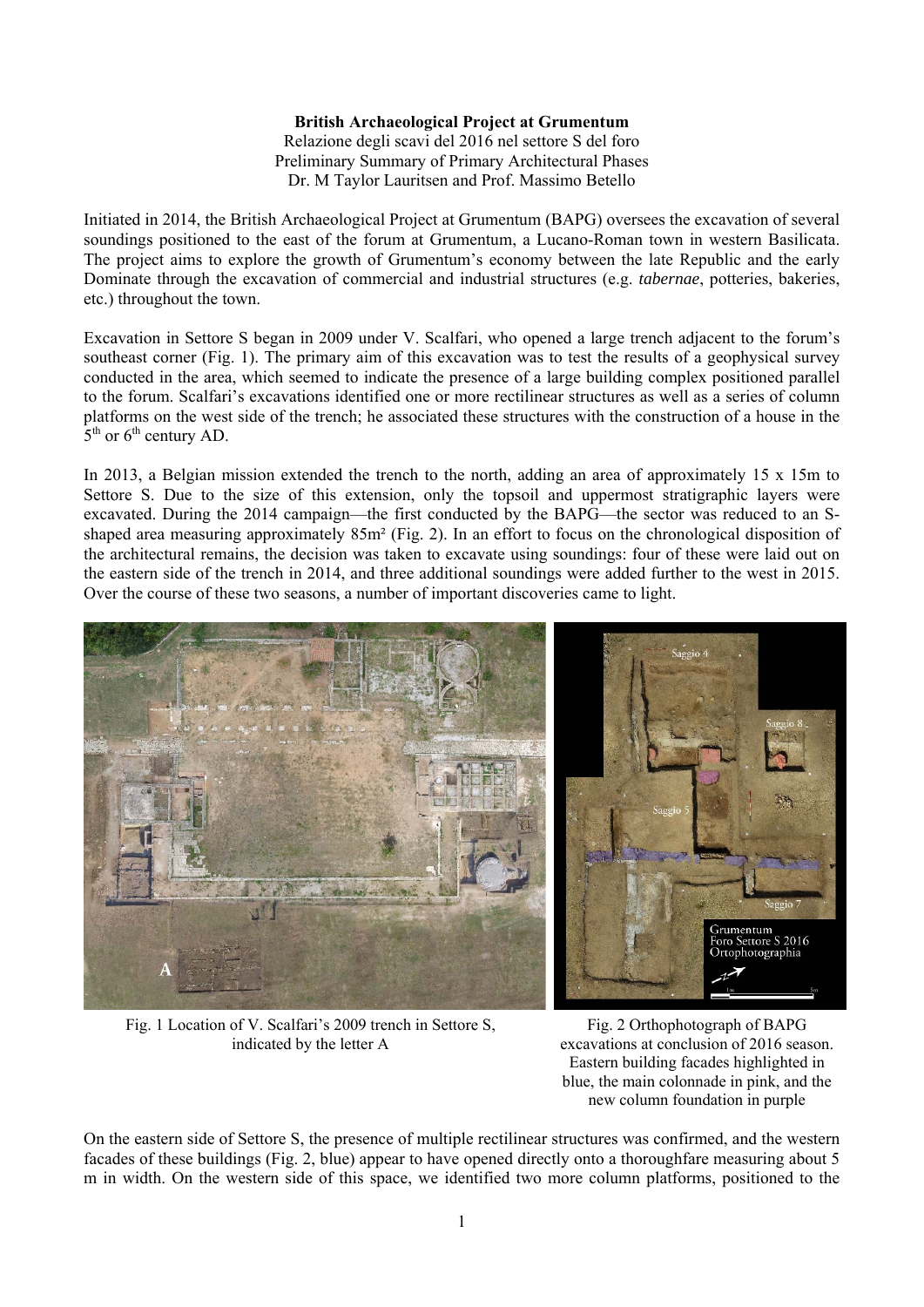north of those found by Scalfari in 2009 and 2010 (Fig. 2, pink). This discovery seemed to contradict Scalfari's reading of the architectural remains: rather than being associated with a late antique house, the columns were clearly part of a much earlier colonnade that continued northwards towards the far end of the forum. To the west of the colonnade, a series of substantial leveling fills were discovered. These contained artefacts from a variety of locations (African sigillata, Spanish lamps, Levantine glass) and time periods; most were deposited, however, in the  $3<sup>rd</sup>$  and  $4<sup>th</sup>$  centuries AD. In particular, tremendous quantities of glass were discovered in the upper strata, leading us to believe that glass manufacturing was probably occurring nearby in late antiquity.

At the start of the 2016 season, our aims were threefold: (1) to explore further the thoroughfare running through the centre of Settore S; (2) to continue excavation of the levelling fills to the west of the colonnade in search of occupation layers; and (3) to confirm the continuation of the colonnade and the building facades northwards. As such, we reopened the two largest soundings from 2015 (Soundings 4 and 5) as well as two new exploratory trenches (Soundings 7 and 8) further to the north. In Sounding 4, the trend identified in previous seasons continued, with two substantial deposition layers (one measuring nearly half a meter deep) excavated to the west of the colonnade. These contained quantities and types of artefacts similar to those recovered in previous seasons, although the temporal range shifted towards the mid-imperial period, indicating that this area was probably used as a dumping ground or midden for at least two or three centuries. Underneath the northernmost column platform in the sounding (US 6266), a sandstone column base was discovered upside down, apparently reused as part of the foundation for the platform (Fig. 3). Interestingly, a near-identical base was also found in the upper strata of Sounding 8 (Fig. 4).







Fig. 4 Sandstone column base recovered from Sounding 8

In Sounding 5, previous excavations had identified a sequence of thin, compact surfaces that seemed to occupy the full width of the thoroughfare (Fig. 5). The upper stratigraphic layers displayed cobbled surfaces composed of reused architectural materials, including roof tiles, brick and mortar. Initially, these features led us to believe that the area between the eastern building facades and the colonnade was home to a road, with the late antique surfaces paved with the materials available at the time. The 2016 excavations in this sounding called this interpretation into question, however. Approximately 80 cm below the modern surface, a mortar floor (US 6418) was found in the central part of the sounding (Fig. 6). Further to the west, at about the same depth, a semi-circular stone foundation (US 6421) was identified; this structure was located immediately adjacent to column platform 6266 (Fig 2, purple; Fig. 6, right). These discoveries, when considered in conjunction with the sandstone column bases found in Soundings 4 and 8, suggest that perhaps an earlier line of columns was positioned just to the east of the colonnade previously identified in the area. If this reading of the remains is correct, then the mortar floor might represent the paving of a portico, rather than the surface of a road. Since the colonnade must have been attached to a larger structure, the absence of architectural remains further to the west seems to support this hypothesis.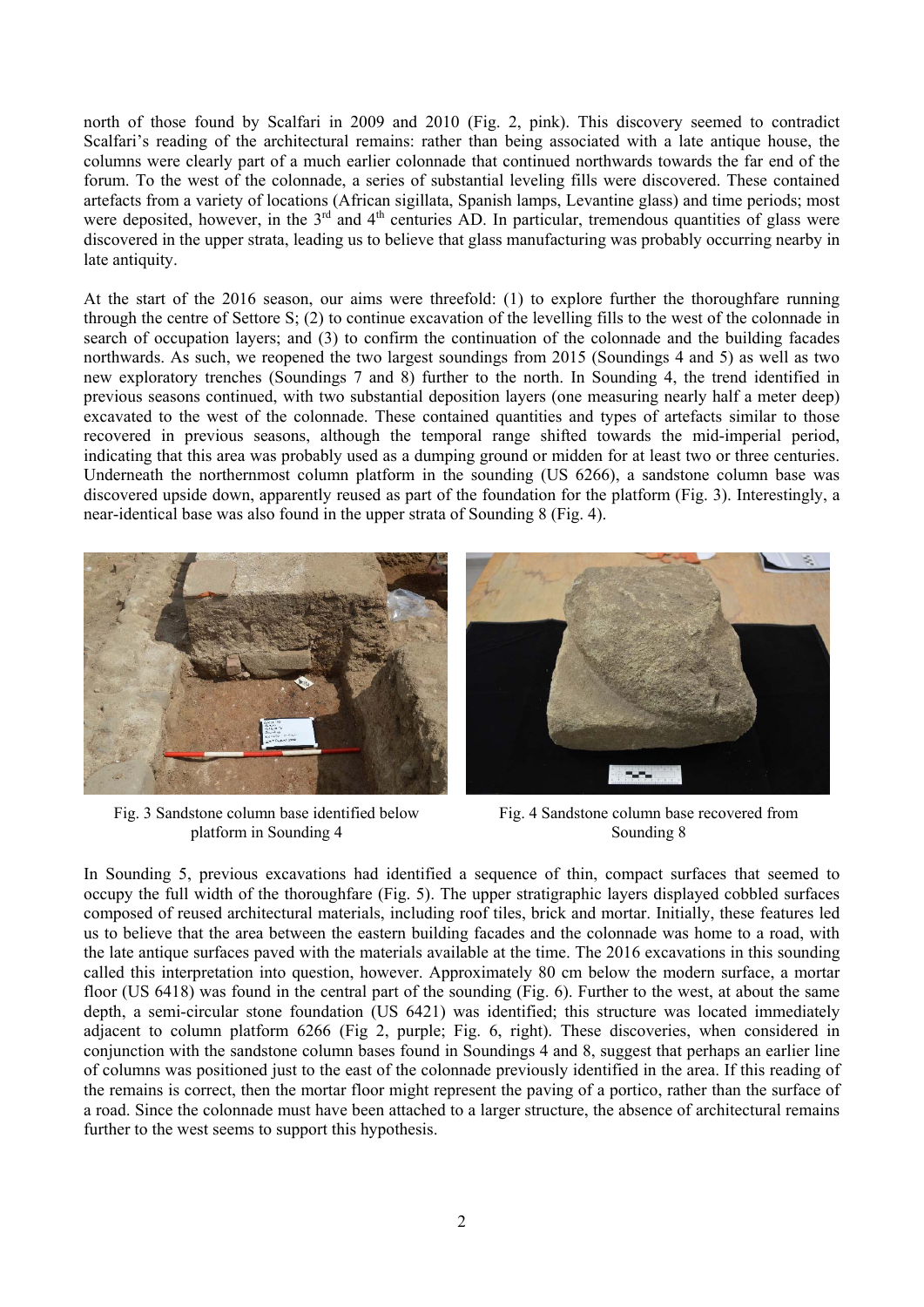

Sounding 5<br>
North Wall Profile





Fig. 6 Remains of a mortar floor and column platform discovered in Sounding 5

Soundings 7 and 8 were installed beyond the northern boundary of the 2014-2015 trench in an effort to confirm the continuation of the main colonnade and the building facades. Both were successful in this regard. The remains of a brick column—preserved at a level much higher than its counterparts further to the south was discovered soon after excavations began in Sounding 8. In Sounding 7, the partially robbed wall (US 6264) that composed the façade of the eastern buildings was found to continue northwards; a perpendicular wall running towards the east was also discovered near the sounding's southern limit (Fig. 7).